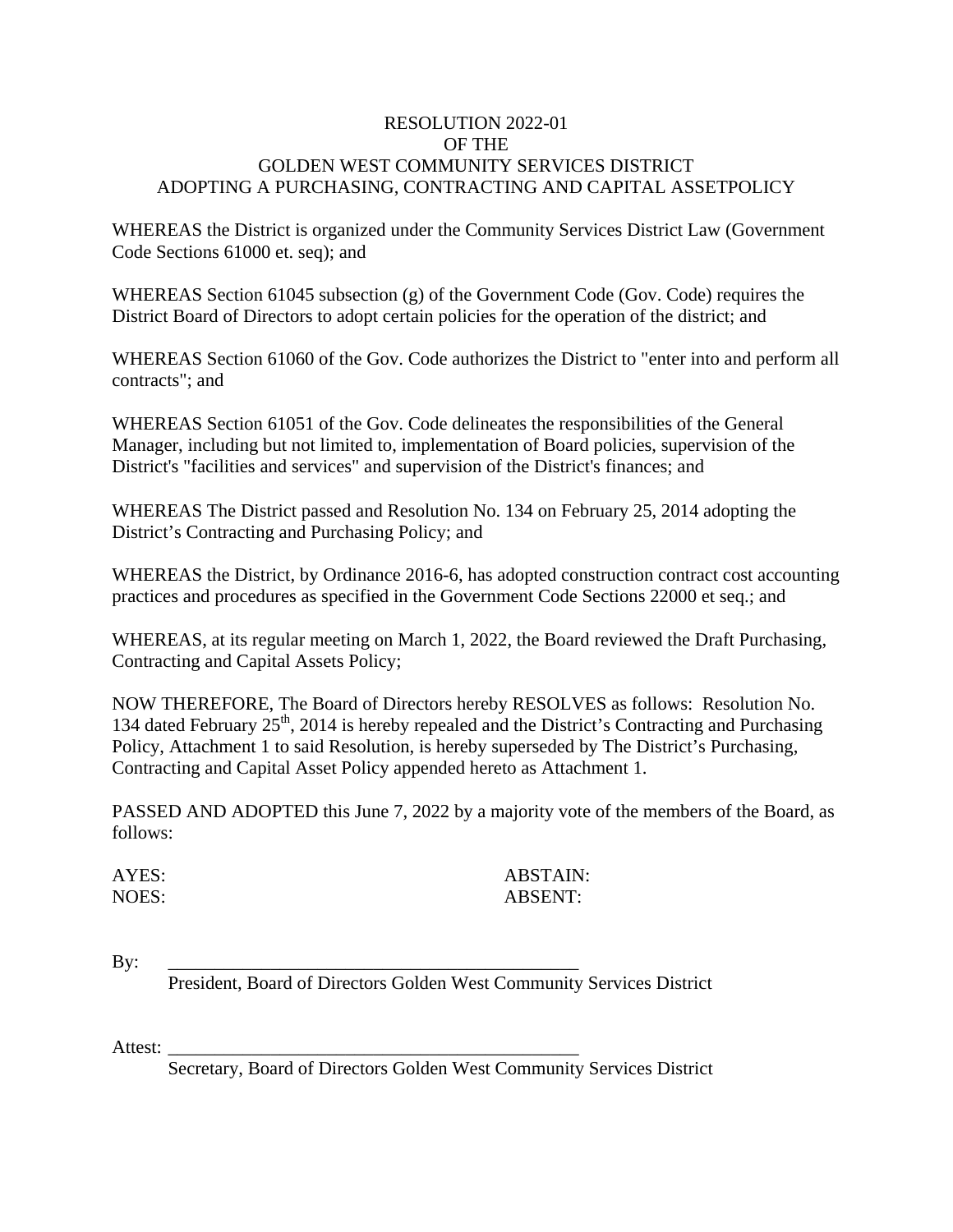### **Golden West Community Services District**

## **Purchasing, Contracting and Capital Asset Policy**

### **June 7, 2022**

### Section 1. Purpose

The purpose of this policy is to standardize the procedures the Golden West Community Services District (the "District") shall employ for all purchasing, contracting and asset‐management activities. In connection with these activities, this policy further describes certain District operations, lists District assets, and sets forth appropriate practices for the General Manager and other District representatives.

The District's resources and scope of operations do not lend themselves to purchases of assets which meet the capital asset standard. However, this document may be useful in describing the conditions of roads and aiding formalization of scheduling for major and minor maintenance on these roads. The policy is intended to support long term plans, not supersede them.

The Golden West Community Services District has as its sole authority the maintenance of approximately eight miles of roadways adjacent to California State Highway 49 outside of the township of El Dorado in El Dorado County. This authority is executed by obtaining materiel and hiring contractors to perform (a) routine maintenance tasks such as weed spraying, tree trimming, pothole repair, surface‐ and crack sealing, drainage clearing and shoulder maintenance, and (b) major maintenance and construction tasks involving paving, re‐surfacing and reconstruction of roadways. Since the District contracts for this work, the District does not acquire capital assets such as equipment and supplies as such items and materials are included in contract costs for work performed.

The District does not maintain an individual bank account. Invoices must be processed into voucher requests prior to submission to the County for payment against the District account.by the district finance officer. The District does not maintain a credit account or credit cards.

### Section 2. Definitions

Definitions pertinent to this policy are covered in Addendum 1 of this document. Please refer to these definitions for specifics.

### Section 3. General Provisions

- A) This Purchasing and Capital Asset Policy supersedes all prior purchasing, contracting and/or asset policies adopted by the District.
- B) In cases of conflict between the provisions of this policy and the District's Bylaws, the Bylaws shall take precedence.
- C) In cases of conflict between the provisions of this policy and District policies and procedures other than the District Bylaws, the Board shall adjudicate the conflict and establish precedence by resolution.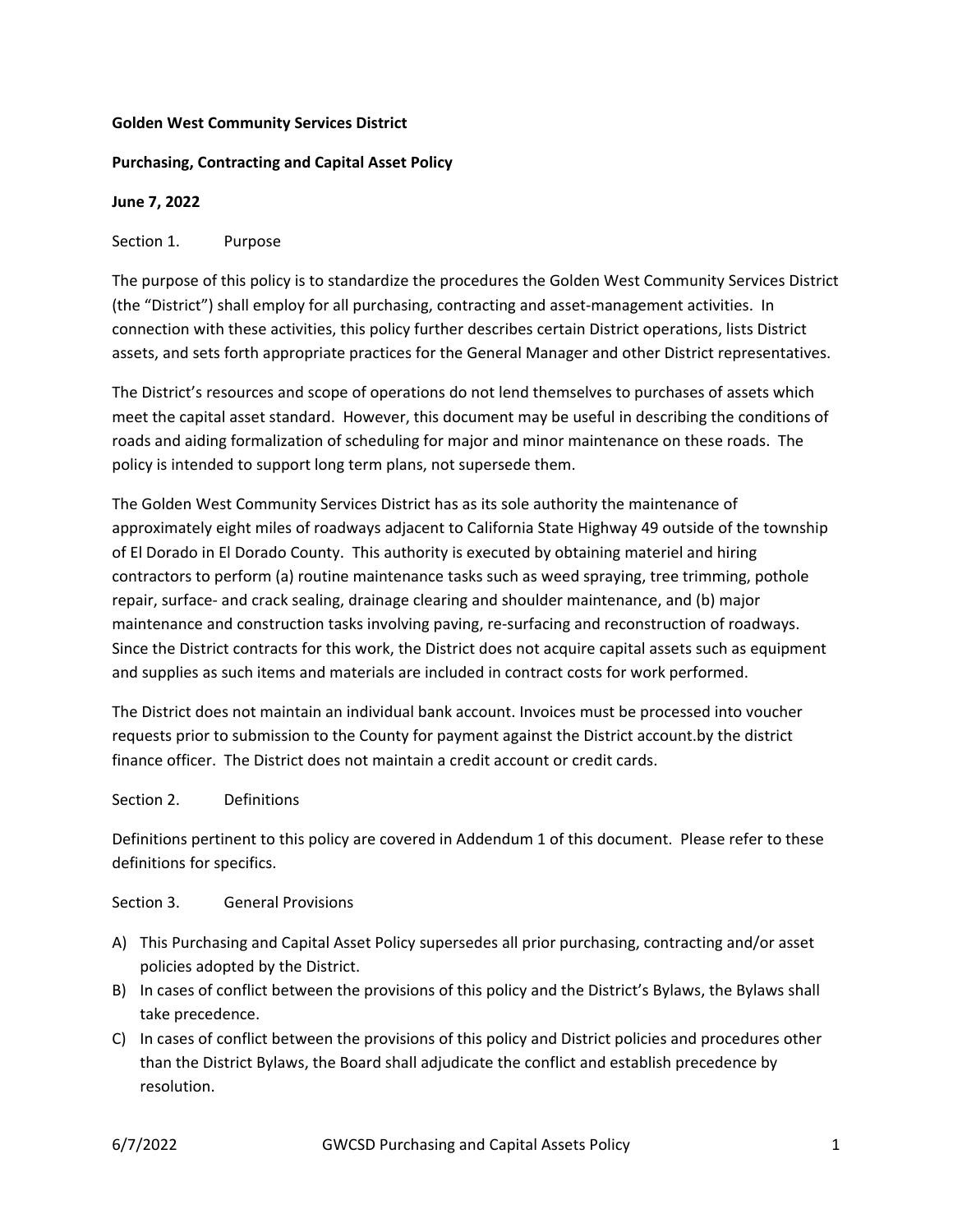- D) The President of the District Board is the legal binding authority of the District and shall sign contracts awarded pursuant to informal and formal bidding processes, and commitments for purchases exceeding the capitalization threshold.
- E) No individual contract, purchase or group of contracts and/or purchases shall encumber the District beyond available cash on hand minus a prudent reserve for emergencies.

# Section 4. Purchase of Construction Supplies

- A) The District shall follow the procedures set forth in California Public Contracts Code Sections 22000 et seq. for purchase of construction supplies and materiel.
- B) Any purchase whose cost exceeds \$5,000 must be approved in advance by the Board. Purchases of construction supplies costing less than \$5,000 may be made by the General Manager, who is then obligated to inform the Board in a timely manner of the cost and legitimate purpose of each purchase.

# Section 5. Construction Contracts

- A) The District shall follow the procedures set forth in California Public Contracts Code Sections 22000 et seq. for soliciting required bids, evaluating proposals and offers, and selecting contractors for its maintenance activities and construction projects.
	- 1. Bids solicited under a formal bidding process, and contracts awarded against such bids shall conform with the requirements of Addendum 2.
- B) Any contract whose cost exceeds \$5,000 must be approved in advance by the Board.
- C) The General Manager may directly engage contractors to perform work costing less than \$5,000 under the following circumstances:
	- 1. The General Manager informs the Board of the cost, purpose and schedule of the contracted work prior to the start of said work;
	- 2. If the contracted work involves temporary closures of roadway lanes or encroachments, the contracted work must include appropriate traffic control measures in the negotiated cost;
	- 3. The General Manager cannot authorize changes to the agreed scope that bring the aggregate cost of the contracted work above \$5,000 without prior approval of the Board.
- D) Under no circumstance are contracts or work packages to be divided for the purpose of subverting the fiscal limitations described above and in Public Contracts Code Section 22000 et seq.

# Section 5. Other Contracts

The purchase of services, equipment and non‐construction supplies or materiel shall be on the basis of competitive pricing to the maximum practical extent. The District must comply with the following requirements with respect to Purchases that are not subject to the provisions of Sections 4 and 5 above:

- A) Formal Bids. Purchases shall be made by a formal bidding process whenever such process is required pursuant to the Public Contracts Code.
- B) Record of Bids and Awards. Records of bids and contract awards shall be held and disclosed in accordance with the District's Records Retention Policy.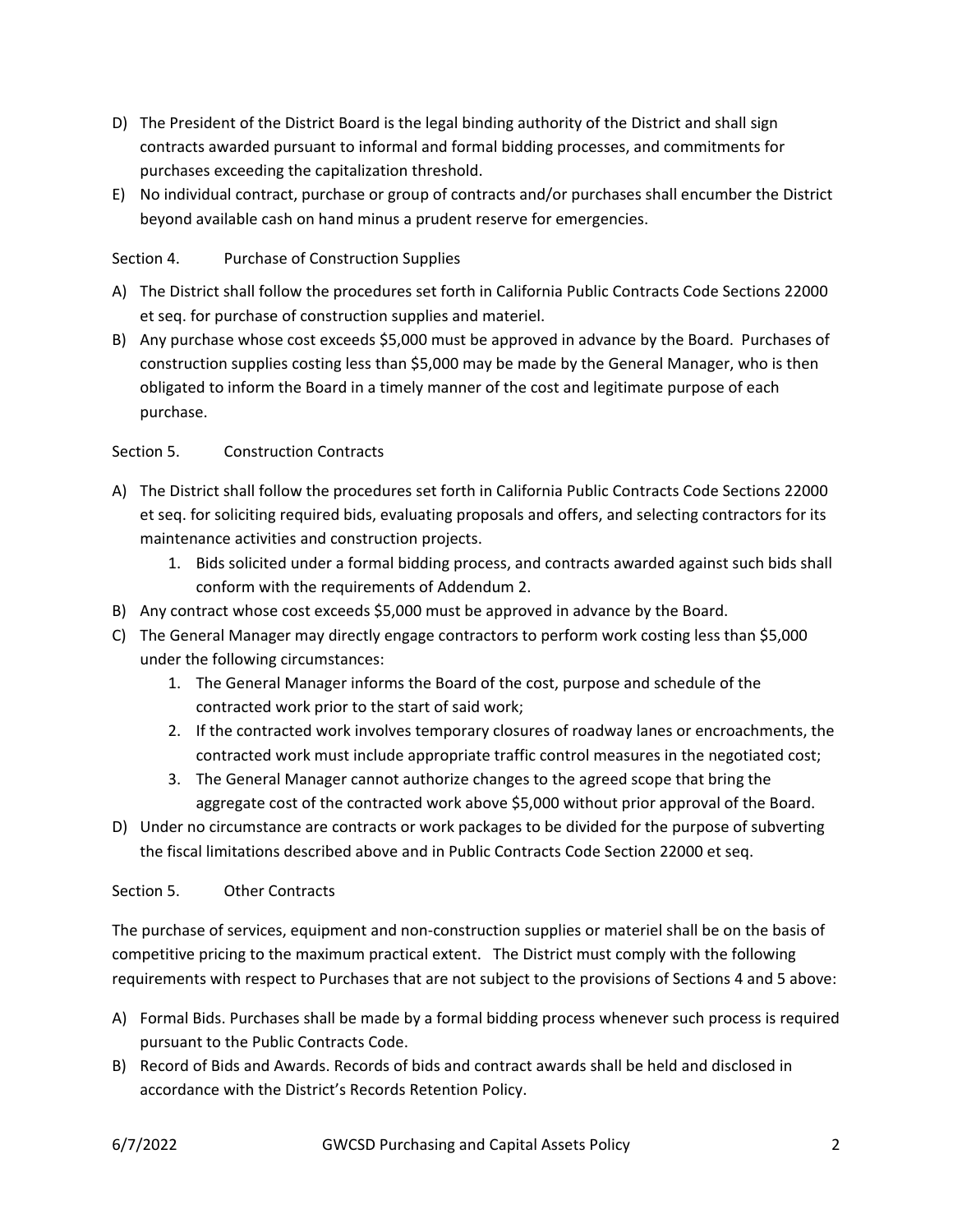- C) Sole Source and Professional Services Contracts. Upon approval by the Board, the District may issue contracts on a non‐competitive basis for professional services or for other work, materiel or services not related to construction that are best obtained from a unique or uniquely qualified source. Such contracts must be in aggregate amounts below the threshold for an informal bidding process as defined in Public Contracts Code Section 22000 et seq., and must otherwise conform to the requirements of the Public Contracts Code.
- D) Approval. No Purchase of Supplies or Services exceeding \$5,000 shall be made by any District representative or the General Manager without the approval of the District Board.
- E) Requisitions. Purchases involving the immediate encumbrance of District funds shall be made only based on an invoice.

Section 6. Emergencies

A) The District shall follow the procedures set forth in California Public Contracts Code Sections 22000 et seq. and including Section 22050, for approving, initiating, executing and documenting contracted work and purchased items and services necessary to respond to emergency situations.

Section 7. Capital Assets

- A) The purpose of the Capital Asset Policy and its guidelines is to assist Board members and the community to understand the District's assets and the method by which decisions are made regarding updating, repair or replacement of capital assets.
- B) Capital Asset Types and Lives. The Table below lists types, categories, useful lives and locations of the District's existing capital assets and assets otherwise typically owned by government agencies.

| <b>ASSET TYPE</b> | <b>ASSET CATEGORY</b>        | <b>ASSET LIFE</b> | <b>ASSET LOCATION</b> |
|-------------------|------------------------------|-------------------|-----------------------|
| Land              | <b>Real Property</b>         | Infinite          | Off Dolomite Dr.      |
| Improvements      | Pipes, pumps, drains         | 30 years          | Crystal, Dolomite     |
| <b>Buildings</b>  | <b>Structures</b>            | Variable          | None                  |
| Roads             | Infrastructure               | 5-10 years        | See Road Policy       |
| Cars, Trucks      | Vehicles                     | Variable          | None                  |
| Equipment         | <b>Mechanical Equipment</b>  | Variable          | None                  |
| Office Equipment  | Printers, copiers, furniture | Variable          | None                  |

- C) Scope: The GWCSD Board will annually review its assets to prioritize projects from year to year and establish plans for completing the projects. Assets will be capitalized if the cost exceeds the threshold, including where groups of similar assets such as large roadside drains combine to exceed the threshold.
- D) Capitalization Threshold: The capitalization threshold for the District is \$5000.
- E) Approval: All capital purchases will be approved by the District Board at a regular or special meeting.
- F) Sources of Capital:
	- 1. Taxes: The District currently has two major funding sources; ad valorum tax revenues and the special tax (\$120/year/parcel) approved in 1983.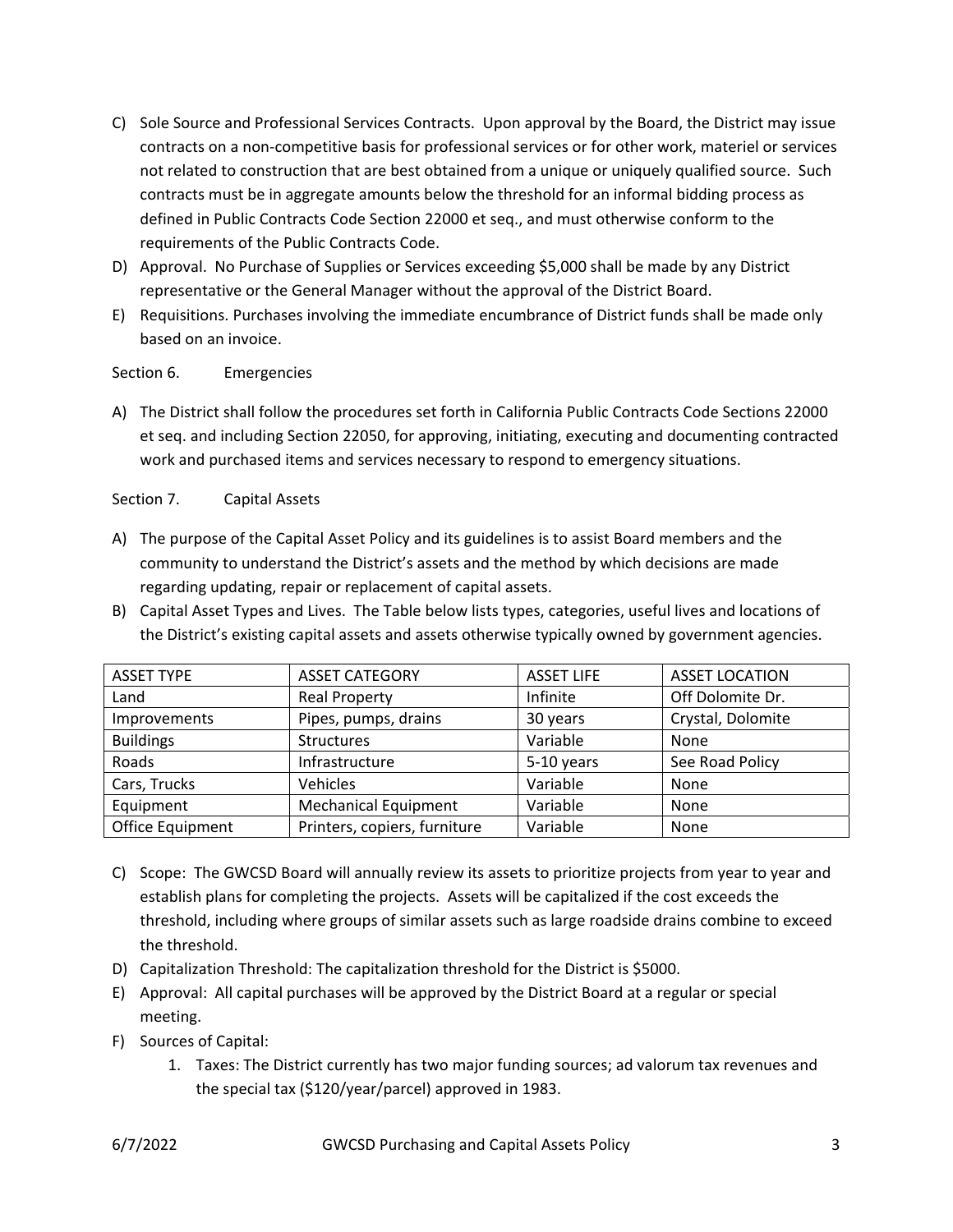- 2. Carryover: Any carryover from prior year budget will be incorporated into budgeting process to insure all funds are accounted for.
- 3. Other: Any grants or other outside funding sources will be incorporated into the annual budget with a budget amendment, and allocated among appropriate budget categories.
- G) Accounting: All purchases and billing will be accounted for by the Finance Officer and regularly reported to the Board. Any funds remaining due to projects under budget will remain in appropriate budget categories.
- H) Management of Assets: District assets will be regularly reviewed for condition and need for update, maintenance or repair. Considerations for such review shall include:
	- 1. Operating costs over the life of the asset.
	- 2. Definition of the scope of repair or maintenance required and its relative priority
	- 3. Asset replacement if the asset shows excessive wear or degradation
	- 4. Historical and projected costs of the asset's repair, maintenance or replacement.
- I) Disposal of Assets: Upon determination by the Board that an asset is surplus, the property may be disposed of appropriately.
	- 1. A disposition proposal should include original purchase price of the asset, residual value, and fair market value.
	- 2. The method used to determine the value of the asset will include local agents, comparable listings of similar assets and current market.
	- 3. Proceeds from the disposal of an asset shall be added to the regular annual budget with a budget amendment.
- J) The Board will annually review the Capital Asset policy and guidelines and make changes as needed.
- Section 8. Scope of General Manager's Authority
- A) The District's General Manager shall purchase or contract for all Supplies, Services, and Capital Equipment needed in accordance with procedures prescribed by this adopted policy and such additional lawful rules, not inconsistent herewith, as the District General Manger shall employ for the efficient internal management and operation of the District.
	- 1. Temporary Absences. During periods of temporary absences of the General Manager, the authority to implement the provisions of this policy will be held by a District staff member so appointed by the General Manager and approved by the Board for the period of the absence.
- B) Tax Exemptions. The General Manager shall act to procure for the District all Federal and State tax exemptions to which the District is entitled.
- C) Cooperative Purchasing. The General Manager shall have the authority to join other units of government including Federal, State, County, Municipal and Municipal sub‐divisions, such as Water Districts, Sewer Districts, School Districts, Special Districts and Councils of Government in cooperative purchasing plans when:
	- 1. the best interests of the District would be served thereby;
	- 2. such action is in accordance with and pursuant to law;
	- 3. such cooperation is approved by the District Board in each instance.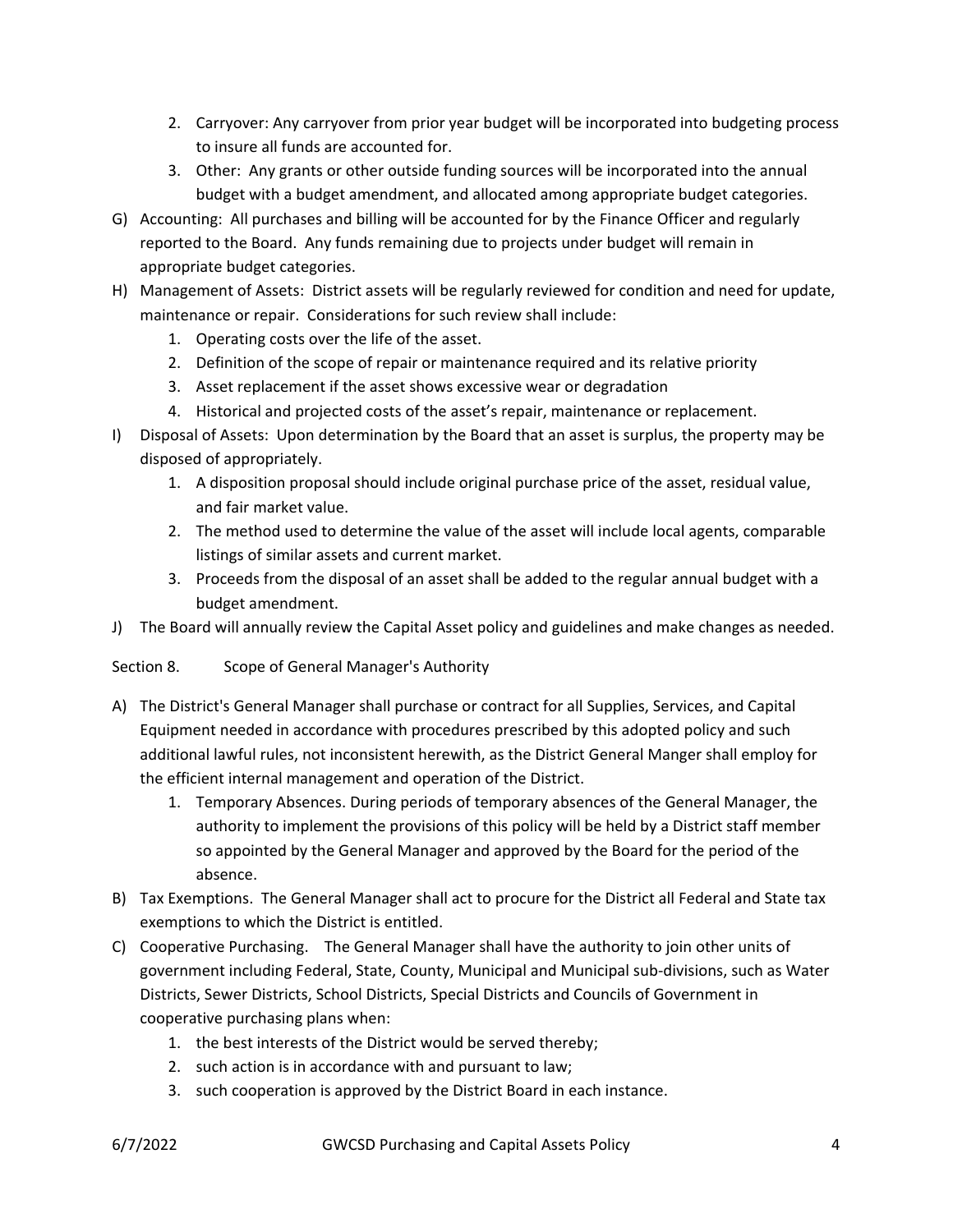D) Other Duties. The District's General Manager shall perform such other duties related to the functions, duties, and authorities set forth herein, as may be prescribed by the Board and by any applicable state or local laws.

### Section 10. Conflict of Interest

No District representative, including General Manager, staff or Board member, shall enter into any agreement, contract, or solicit bids with any individual, firm, corporation, or organization in which said representative, or relative of same has a financial interest. No District representative shall accept any gift or gratuity, directly or indirectly, from any person, firm, corporation, or organization to which any purchase or contract is, or might be, awarded, any rebate, gift, or anything of value whatsoever, except where given for the express use and benefit of the District. Inexpensive advertising items, bearing the name of a vendor, such as pens, pencils, paper weights, cups, candy, calendars, etc., are not considered articles of value or gifts in relation to this policy.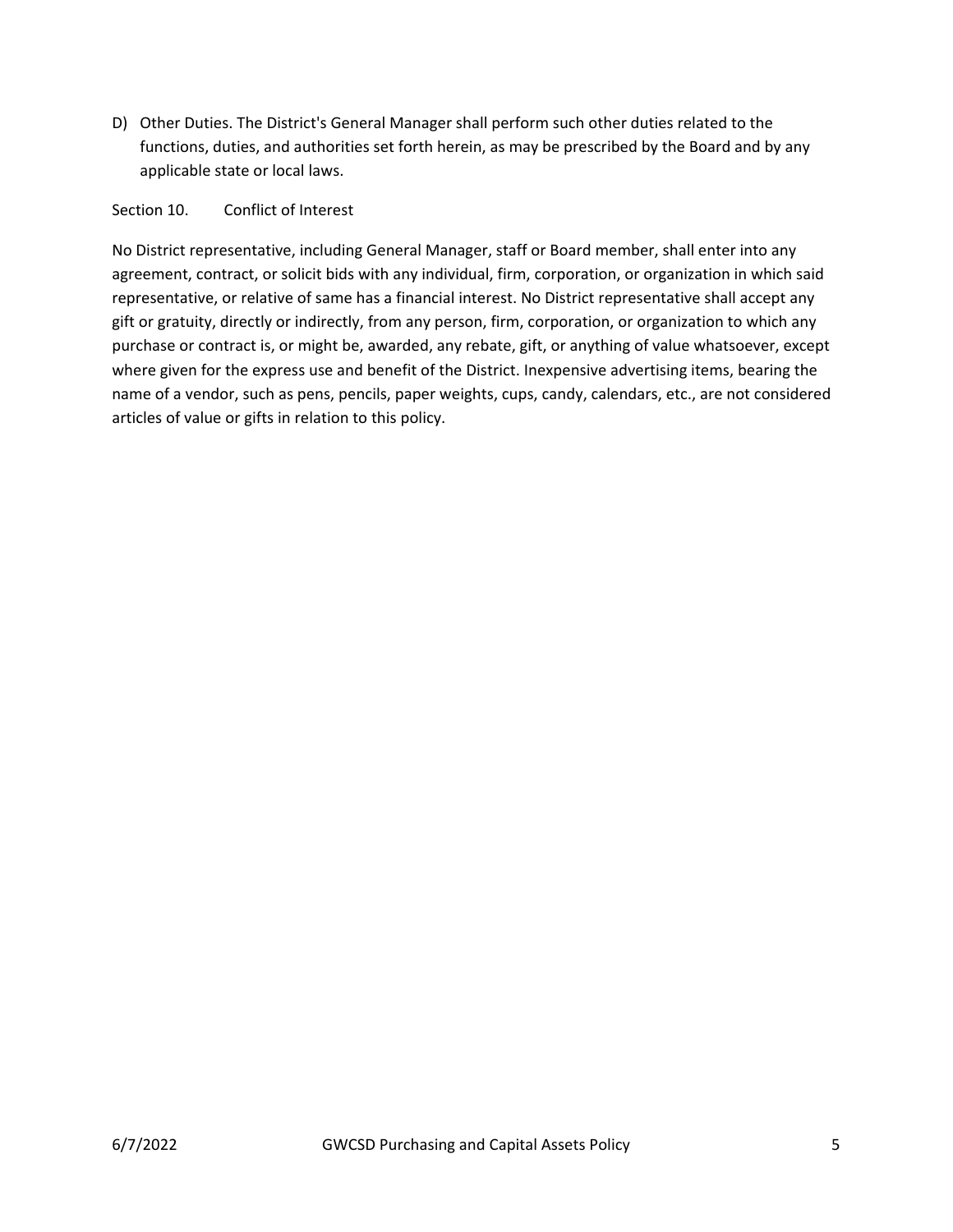#### ADDENDUM 1: DEFINITION OF TERMS

Board: The Board of Directors of the Golden West Community Services District.

Capital Asset: Non‐financial assets used in operations with an initial life in excess of one year.

Capital Expenditure: Expenditure of District funds to acquire, construct, maintain or repair a capital asset.

Capital Improvement Project: Any expenditure that relates to construction or improvement of a capital asset.

Capitalization Threshold: Minimum cost which an asset must exceed in order to be capitalized.

Competitive Bidding: The process of obtaining the bid most advantageous to the District for any Purchase conducted through a Formal Bidding process as defined by Public Contracts Code Section 22000 et seq.

Depreciation: The process of allocating the cost of an asset over a period of time.

District: the Golden West Community Services District.

Equipment: Non‐construction related mechanical vehicles, loaders, or tools used in the course of maintaining district roads, property or administrative activities.

Formal Bid: A bid for services, supplies and/or equipment of a quoted value equal to or exceeding the threshold for a formal bidding process required by Public Contracts Code Section 22000 et seq.

Informal Bid: A bid for services, supplies and/or equipment of a quoted value equal to or exceeding the threshold for an informal bidding process but not the threshold for a formal bidding process as required by Public Contracts Code Section 22000 et seq.

Intangible Assets: An asset that is not tangible in nature.

Lowest Bid: The smallest bid in monetary terms received by the District for the cost of a project subject to the requirements of formal or informal bidding processes.

Non‐construction Supplies: Goods used for activities other than construction‐related projects.

Plans: Drawings or diagrams made to scale showing the structure or arrangement of a construction project, or a method or program showing a level of service or benefit defined within a contract.

Purchase: Buying, renting, leasing or otherwise acquiring Supplies or Services for a price.

Responsible Bid: A bid made by a Contractor who possesses the trustworthiness, quality, fitness, ability, capacity, and experience to satisfactorily perform a District project subject to Competitive Bidding.

Responsive Bid: A bid received by the District for a project subject to Competitive Bidding that substantially conforms to the bid Specifications and all applicable statutory requirements.

Services: All labor furnished to the District by persons, firms, individuals or corporations not part of or connected with the District.

Sole Source Contractor: A contractor or consultant that has been evaluated to provide unique or specialized Services or Supplies that cannot be obtained from other contractors or consultants.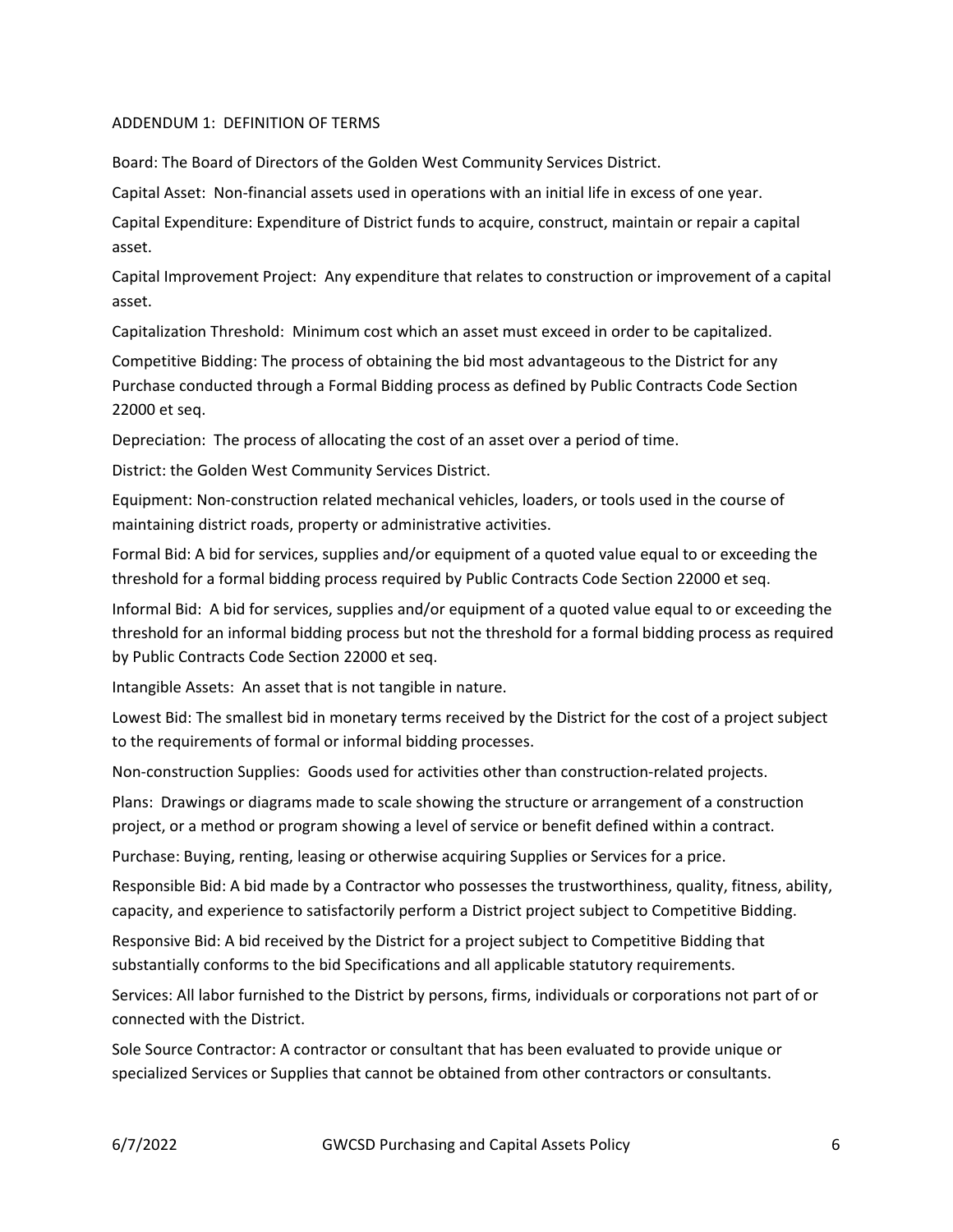Specifications: Standards, including quality, set by the General Manager, supervisory staff or consultants as a guide and as a measure of that which successful vendors must achieve.

Splitting Purchases: The intentional separation of a District project into smaller portions in order to avoid any of the Purchasing limits established by this policy.

Supplies: All materials and equipment.

Tangible Assets: Assets that have a physical form.

Useful Life: The amount of time that an asset is expected to provide benefit to the District.

Vendors: those contractors and sellers approved by the County Auditor that provide goods and services to the District.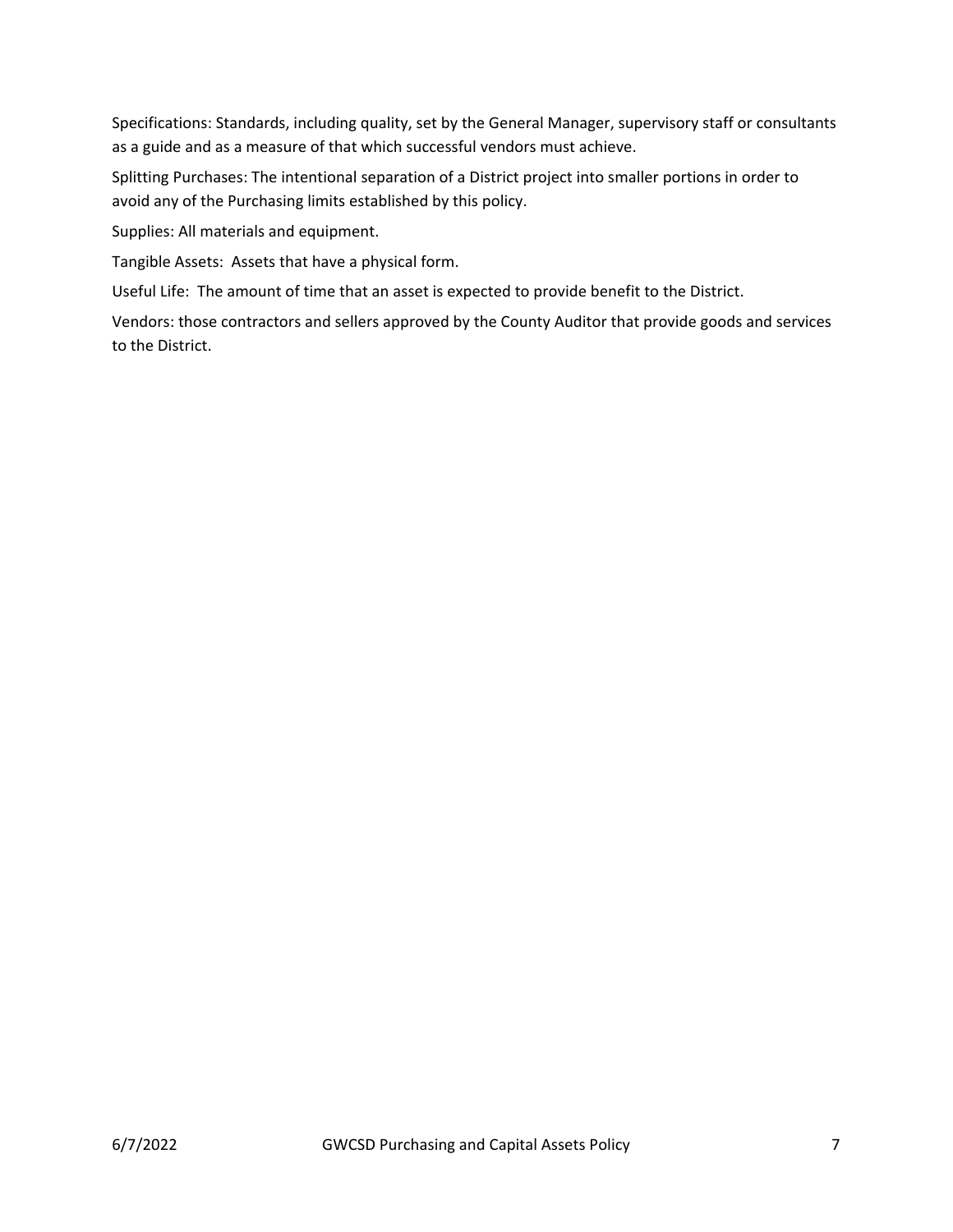#### ADDENDUM 2. Formal Bid and Contract Requirements

This Addendum to the Golden West Community Services District's Purchasing and Capital Assets Policy delineates requirements in addition to those contained in Public Contraction Code Sections 22000 et seq. for bids solicited and contracts awarded pursuant to a formal bidding process.

- A) Bid Security. All formal bids for construction work and/or supplies shall be presented under sealed cover and shall be accompanied by bidder's security in the form of either cash, a cashier's check made payable to the District, a certified check made payable to the District, or a bidder's bond executed by an admitted surety insurer made payable to the District. Upon an award to the bidder, the security of an unsuccessful bidder shall be returned in a reasonable period of time, but in no event shall that security be held by the District beyond 60 days from the time the award is made.
- B) Non‐collusion Affidavit. Bidders shall be required to declare, by signing and submitting a formal bid proposal, that the proposal is not made in the interest of, or on behalf of, any undisclosed person, partnership, company, association, organization, or corporation; that the proposal is genuine and not collusive or sham; that the vendor has not directly or indirectly induced or solicited any other vendor to put in a false or sham proposal, and has not directly or indirectly colluded, conspired, connived, or agreed with any vendor or anyone else to put in a sham proposal, or that anyone shall refrain from bidding; that the vendor has not in any manner, directly or indirectly, sought by agreement, communication, or conference with anyone to fix the proposal price of the vendor or any other bidder, or to fix any overhead, profit, or cost element of the proposal price, or of that of any other vendor, or to secure any advantage against the public body awarding the contract of anyone interested in the proposed contract; that all statements contained in the proposal are true; and, further, that the vendor has not, directly or indirectly, submitted his or her proposal price or any breakdown thereof, or the contents thereof, or divulged information or data relative thereto, or paid, and will not pay, any fee to any corporation, partnership, company association, organization, proposal depository, or to any member or agent thereof to effectuate a collusive or sham proposal.
- C) Specifications. Project specifications shall be either
	- 1. Technical specifications for bids, which shall state formulations as broadly as practicable, yet shall be specific enough to describe the requirements of the District;
	- 2. Non-technical specification for bids, which shall state the quality required in general terms. Specifications will become part of the awarded contract.

All bidders will be afforded an opportunity to examine the specifications.

- D) Contract Content. Contracts awarded under a formal bidding process shall include provision which protect the interests of the District and shall include the following:
	- 1. A detailed scope of work that clearly describes the work to be performed by contractors in such a way that multiple contractors can completely and competently perform required work even if new to projects. The scope of work shall use to maximum extent practical standard construction industry terminology and specifications. The scope of work shall identify the specific part of the district where work will be performed.
	- 2. Contract wording that limits the district's liability for project work.